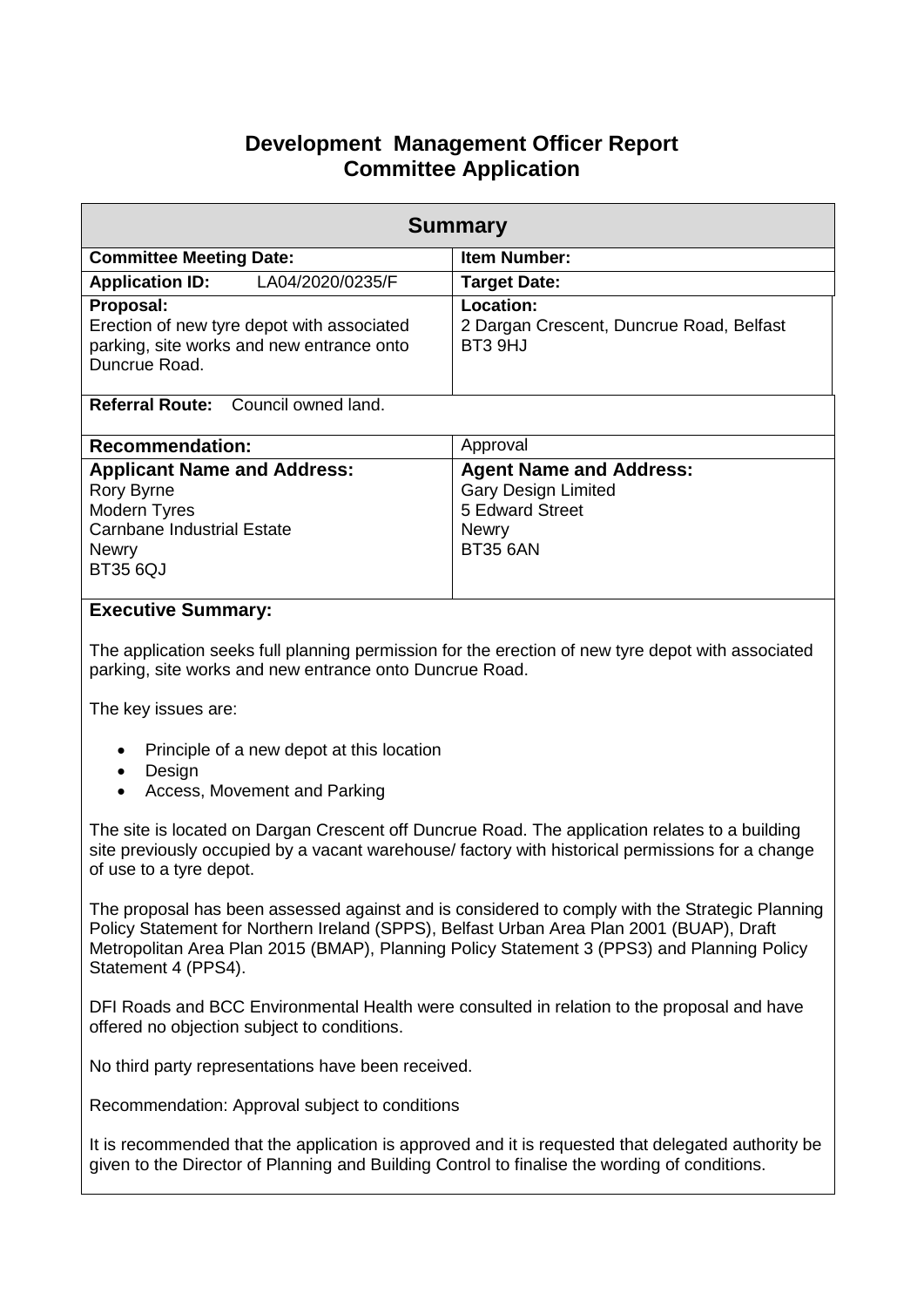

| <b>Characteristics of the Site and Area</b> |                                                                                      |  |
|---------------------------------------------|--------------------------------------------------------------------------------------|--|
| 1.0                                         | <b>Description of Proposed Development</b>                                           |  |
|                                             | Erection of new tyre depot with associated parking, site works and new entrance onto |  |
|                                             | Duncrue Road.                                                                        |  |
|                                             |                                                                                      |  |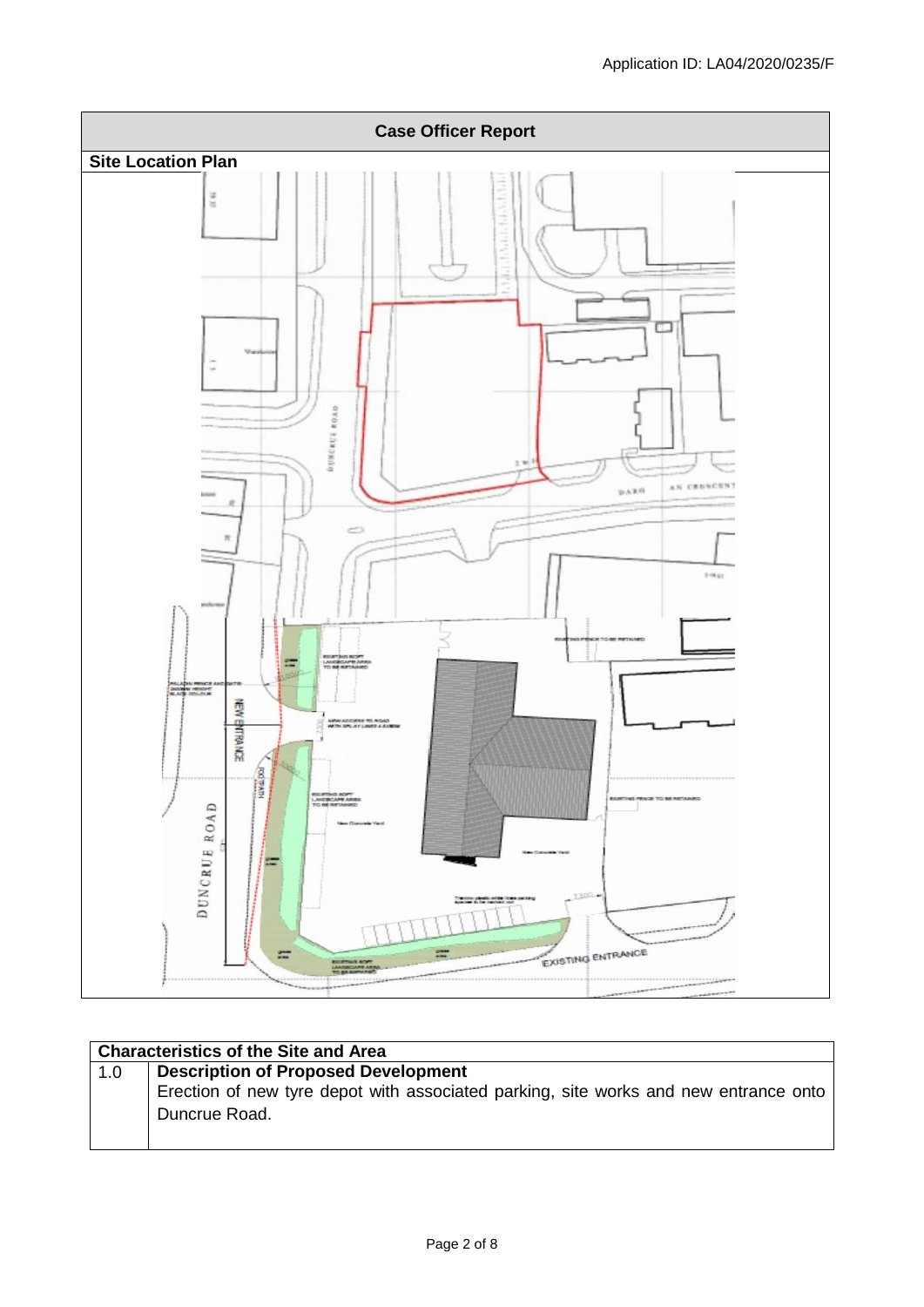|                | The proposal relates to a servicing facility for vehicles and will not be used as a distribution<br>facility. Tyres (old and new) are stored internally at the storage locations identified on the<br>floor plans.                                                                                                                                                                                                                                                                                                                                                                                                                                                                                                                                                                                                                                                                                                   |  |
|----------------|----------------------------------------------------------------------------------------------------------------------------------------------------------------------------------------------------------------------------------------------------------------------------------------------------------------------------------------------------------------------------------------------------------------------------------------------------------------------------------------------------------------------------------------------------------------------------------------------------------------------------------------------------------------------------------------------------------------------------------------------------------------------------------------------------------------------------------------------------------------------------------------------------------------------|--|
| 2.0            | <b>Description of Site</b>                                                                                                                                                                                                                                                                                                                                                                                                                                                                                                                                                                                                                                                                                                                                                                                                                                                                                           |  |
|                | The site is located at 2 Dargan Crescent, Belfast. The site was occupied by a vacant<br>warehouse and is currently a building site. The site is defined by metal fencing at the<br>boundary with vegetation to the front and side. The front elevation faces Duncrue Road.<br>The site is located inside the Belfast Harbour area of existing employment as shown in<br>the draft Belfast Metropolitan Area Plan 2015. The site is unzoned white land on the<br>BUAP.                                                                                                                                                                                                                                                                                                                                                                                                                                                |  |
|                | <b>Planning Assessment of Policy and other Material Considerations</b>                                                                                                                                                                                                                                                                                                                                                                                                                                                                                                                                                                                                                                                                                                                                                                                                                                               |  |
| 3.0<br>3.1     | <b>Relevant Site History</b><br>Z/2008/0567/F - Demolition of existing building and erection of proposed tyre depot with<br>required parking and associated site works. Permission granted 03.11.2009                                                                                                                                                                                                                                                                                                                                                                                                                                                                                                                                                                                                                                                                                                                |  |
| 3.2            | LA04/2017/0456/F - Partial demolition of existing building and extension to provide new<br>tyre depot with associated parking, site works and new access to Duncrue Road.<br>Permission granted 20.08.2018                                                                                                                                                                                                                                                                                                                                                                                                                                                                                                                                                                                                                                                                                                           |  |
| 4.0            | <b>Policy Framework</b>                                                                                                                                                                                                                                                                                                                                                                                                                                                                                                                                                                                                                                                                                                                                                                                                                                                                                              |  |
| 4.1            | <b>Strategic Planning Policy Statement</b>                                                                                                                                                                                                                                                                                                                                                                                                                                                                                                                                                                                                                                                                                                                                                                                                                                                                           |  |
| 4.2<br>4.3     | Belfast Urban Area Plan 2001<br>Draft Belfast Metropolitan Area Plan 2015                                                                                                                                                                                                                                                                                                                                                                                                                                                                                                                                                                                                                                                                                                                                                                                                                                            |  |
|                | (Following the recent Court of Appeal decision on BMAP, the extant development plan is<br>now the BUAP. However, given the stage at which the Draft BMAP had reached pre-<br>adoption through a period of independent examination, the policies within the Draft<br>BMAP still carry weight and are a material consideration in the determination of planning<br>applications. The weight to be afforded is a matter of judgement for the decision maker)                                                                                                                                                                                                                                                                                                                                                                                                                                                            |  |
| 4.4            | Belfast Local Development Plan Draft Plan Strategy 2035<br>The Belfast Local Development Plan Draft Plan Strategy 2035 will guide future planning<br>application decision making to support the sustainable spatial growth of the city up to<br>2035. The draft Plan Strategy has been subject to examination by the Planning Appeals<br>Commission and the Council has been provided with a copy of their Report, together<br>with a Direction from DfI in relation to additional required steps before it can be<br>considered adopted. Paragraph 1.10 states that a transitional period will operate until<br>such times as a Council's Plan Strategy has been adopted. Accordingly, whilst the Draft<br>Plan Strategy is now a material consideration it has limited weight until it is adopted and<br>during the transitional period planning authorities will apply existing policy together with<br>the SPPS. |  |
| 4.5            | Planning Policy Statement 3: Access, Movement and Parking                                                                                                                                                                                                                                                                                                                                                                                                                                                                                                                                                                                                                                                                                                                                                                                                                                                            |  |
| 4.5.1          | Policy AMP 1 - Creating an Accessible Environment                                                                                                                                                                                                                                                                                                                                                                                                                                                                                                                                                                                                                                                                                                                                                                                                                                                                    |  |
| 4.5.2<br>4.5.3 | Policy AMP 2 - Access to Public Roads<br>Policy AMP 7 - Car Parking and Servicing Arrangements                                                                                                                                                                                                                                                                                                                                                                                                                                                                                                                                                                                                                                                                                                                                                                                                                       |  |
|                |                                                                                                                                                                                                                                                                                                                                                                                                                                                                                                                                                                                                                                                                                                                                                                                                                                                                                                                      |  |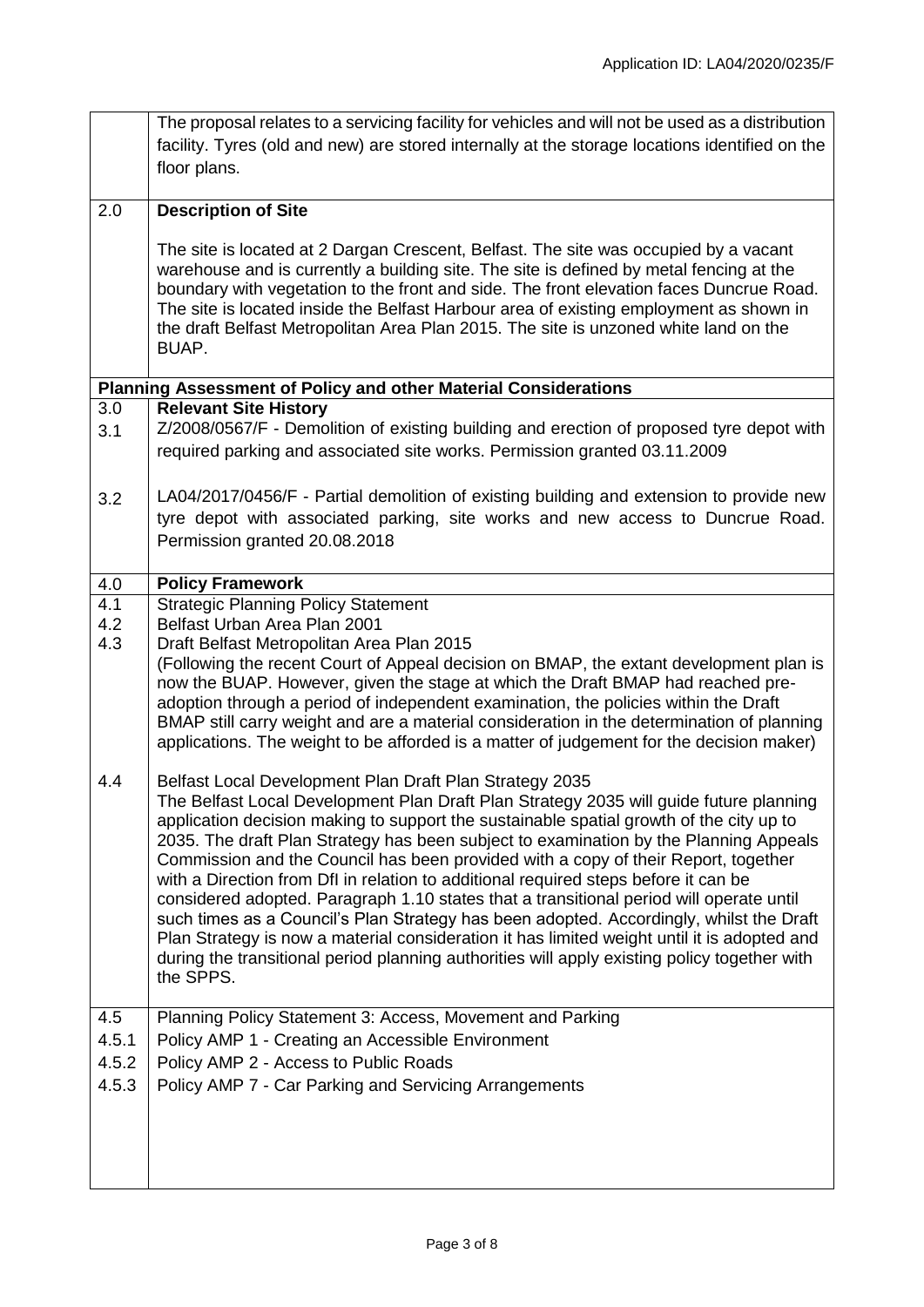| 5.0   | <b>Consultations:</b>                                                                                                                                                               |
|-------|-------------------------------------------------------------------------------------------------------------------------------------------------------------------------------------|
|       |                                                                                                                                                                                     |
| 5.1   | <b>Statutory Consultee Responses</b>                                                                                                                                                |
| 5.1.1 | DFI Roads - no objection subject to conditions                                                                                                                                      |
| 5.1.2 | NIEA - no objection subject to conditions                                                                                                                                           |
| 5.1.3 | NI Water - no objection                                                                                                                                                             |
|       |                                                                                                                                                                                     |
| 5.2   | <b>Non-Statutory Consultee Responses</b>                                                                                                                                            |
| 5.2.1 | Environmental Health - No objections                                                                                                                                                |
|       |                                                                                                                                                                                     |
| 6.0   | <b>Representations</b>                                                                                                                                                              |
| 6.1   | The application was neighbour notified and advertised in the local press and no objections                                                                                          |
|       | have been received.                                                                                                                                                                 |
|       |                                                                                                                                                                                     |
| 7.0   | <b>Assessment</b>                                                                                                                                                                   |
| 7.1   | The key issues in the assessment of the proposal are as follows:                                                                                                                    |
|       |                                                                                                                                                                                     |
|       | Principle of a new depot at this location                                                                                                                                           |
|       | Design<br>$\bullet$                                                                                                                                                                 |
|       | Access, Movement and Parking<br>$\bullet$                                                                                                                                           |
|       | <b>Environmental Matters</b><br>$\bullet$                                                                                                                                           |
|       |                                                                                                                                                                                     |
| 7.2   | The principle of the proposal at this location<br>The principle of the proposed development (tyre depot) has already been established                                               |
|       | under previous planning application Z/2008/0567/F and subsequent application                                                                                                        |
|       | LA04/2017/0456/F which were both granted planning permission. The former for                                                                                                        |
|       | demolition of existing building and erection of proposed tyre depot, the latter for partial                                                                                         |
|       | demolition of existing building and extension to provide new tyre depot with associated                                                                                             |
|       | parking, site works and new access to Duncrue Road                                                                                                                                  |
|       |                                                                                                                                                                                     |
|       | <b>Design and Landscaping</b>                                                                                                                                                       |
| 7.3   | The proposed development will be double height but have only one floor. The floor plan                                                                                              |
|       | shows 6 lorry bays to the front as well as staff room and reception area, and 4 car bays                                                                                            |
|       | to the rear with the majority of space as storage. The proposed building is similar to that                                                                                         |
|       | approved under application LA04/2017/0456/F. The overall bulk, scale and massing of<br>the proposal is acceptable for the site and for the area. The exterior is composite cladding |
|       | panels in goosewing grey and blue, with a grey composite cladding on the roof and are                                                                                               |
|       | acceptable for the site and area.                                                                                                                                                   |
|       |                                                                                                                                                                                     |
|       | <b>Access, Movement and Parking</b>                                                                                                                                                 |
| 7.4   | A new entrance is proposed to the site on the western boundary accessing Duncrue Road.                                                                                              |
|       | Parking is proposed to the north west of the site and along the southern boundary. The                                                                                              |
|       | main difference between this application and the 2017 application is a reduction from 22                                                                                            |
|       | car spaces to 17. There are still 10 HGV spaces available, 4 of which are within the car                                                                                            |
|       | park and 6 within the building. Some existing trees are to be removed to create the new                                                                                             |
|       | access on Duncrue Road. DFI Roads Service stated no objections subject to conditions,                                                                                               |
|       | as detailed below. The proposal will not prejudice road safety or inconvenience the flow                                                                                            |
|       | of traffic in their opinion.                                                                                                                                                        |
|       | <b>Environmental Matters</b>                                                                                                                                                        |
| 7.5   | The environmental health service was consulted in relation to the proposal and have                                                                                                 |
|       | examined the proposal in terms of noise, air pollution, general amenity, ambient air quality                                                                                        |
|       | and contaminated land.                                                                                                                                                              |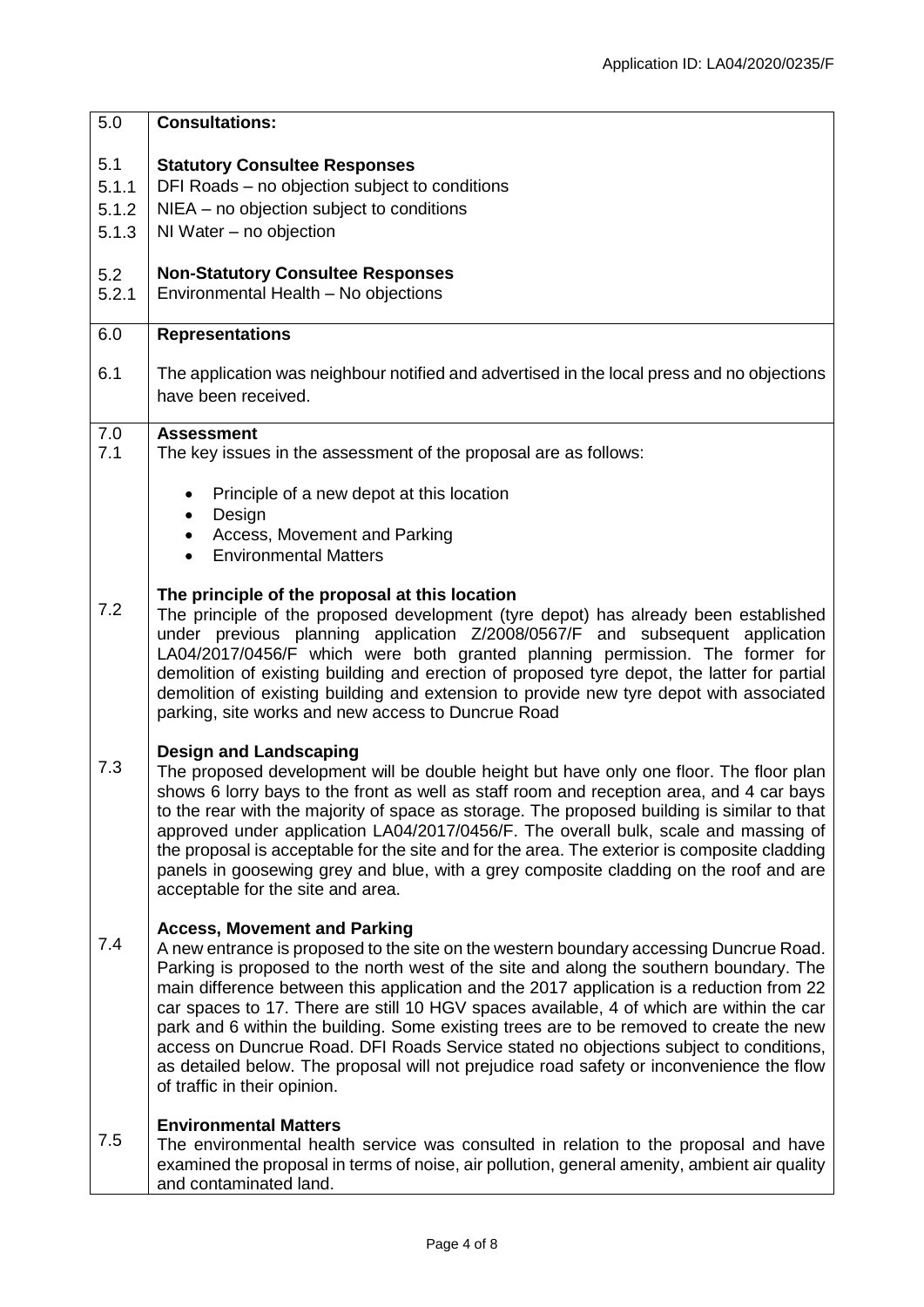| 7.6  | The Service had previously reviewed all the submitted information under a previous<br>application on this site (LA04/2017/0456/F) and subsequent discharge of condition<br>applications (LA04/2018/2469/DC and LA04/2019/2713/DC).                                                                                                                                                                                                                                                                                                                                                              |  |
|------|-------------------------------------------------------------------------------------------------------------------------------------------------------------------------------------------------------------------------------------------------------------------------------------------------------------------------------------------------------------------------------------------------------------------------------------------------------------------------------------------------------------------------------------------------------------------------------------------------|--|
| 7.7  | At the time of consultation response (10.02.2020) the service was aware that the<br>development on the site was at an advanced stage. Environmental Health have received<br>and considered the following reports:                                                                                                                                                                                                                                                                                                                                                                               |  |
|      | 1. A WYG Environment and Planning (Northern Ireland) Ltd report entitled 'Modern<br>Tyres, Dargan Crescent - GQRA Update, Belfast' (dated June 2017 and<br>referenced A047672-1).<br>2. A Gray Design report entitled 'Compiled Gas Protection Measures Report, 2<br>Dargan Crescent, Duncrue Road, Belfast'.                                                                                                                                                                                                                                                                                   |  |
| 7.8  | Made ground was identified on site to a maximum depth of 6.4m below ground level (bgl),<br>noted to contain red brick fragments, rope, plastic, glass and general rubbish in places.<br>Various rounds of ground gas monitoring were completed, with an ultimate classification<br>of the site as Characteristic Situation (CS) 4. No other potential pollutant linkages were<br>identified with regard to soils or groundwater.                                                                                                                                                                |  |
| 7.9  | The updated GQRA provides different options that could be implemented to provide gas<br>protection commensurate, however a final gas protection design is provided within the<br>Gray Design report 'Compiled Gas Protection Measures Report, 2 Dargan Crescent,<br>Duncrue Road, Belfast'. This report contains relevant information on the gas protection<br>measures to be installed in the proposed development.                                                                                                                                                                            |  |
| 7.10 | This assessment resulted in no objections to the proposal and the recommendation of<br>conditions relating to the submission of a verification report. Given the nature of the<br>proposed use any noise and/ or disturbance are expected to be minimal.                                                                                                                                                                                                                                                                                                                                        |  |
| 8.0  | <b>Conclusion</b><br>Having regard to the policy context and other material considerations above, the<br>proposal is considered acceptable and planning permission is recommended subject to<br>conditions. It is requested that delegated authority is given to the Director of Place and<br>Economy to finalise the planning conditions.                                                                                                                                                                                                                                                      |  |
| 9.0  | <b>Conditions:</b>                                                                                                                                                                                                                                                                                                                                                                                                                                                                                                                                                                              |  |
| 9.1  | The development hereby permitted shall be begun before the expiration of 5 years from<br>the date of this permission.                                                                                                                                                                                                                                                                                                                                                                                                                                                                           |  |
|      | Reason: As required by Section 61 of the Planning Act (Northern Ireland) 2011.                                                                                                                                                                                                                                                                                                                                                                                                                                                                                                                  |  |
| 9.2  | Prior to the occupation or operation of the proposed development, the applicant shall<br>provide to and have agreed in writing by the Planning Authority, a Verification Report.<br>This report must demonstrate that the remediation measures outlined in the Gray<br>Design report entitled 'Compiled Gas Protection Measures Report, 2 Dargan Crescent,<br>Duncrue Road, Belfast' and the WYG Environment and Planning (Northern Ireland) Ltd<br>report entitled 'Modern Tyres, Dargan Crescent - GQRA Update, Belfast' (dated June<br>2017 and referenced A047672-1) have been implemented. |  |
|      | The Verification Report shall demonstrate the successful completion of remediation<br>works and that the site is now fit for end-use (commercial). It must demonstrate that the<br>identified potential pollutant linkages are effectively broken. The Verification Report shall<br>be in accordance with Environment Agency guidance, British Standards and CIRIA                                                                                                                                                                                                                              |  |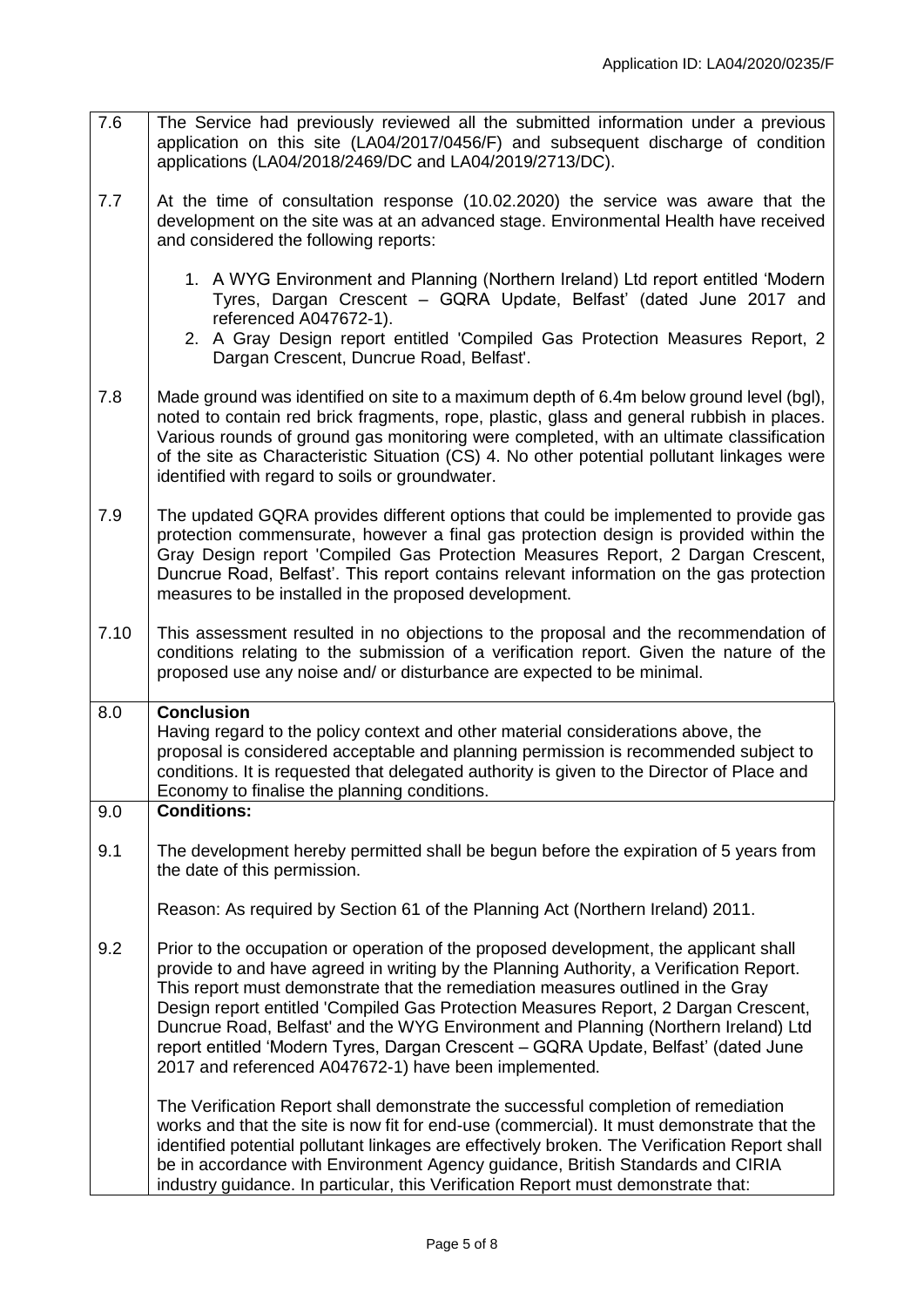|     | Gas protection measures commensurate with a Characteristic Situation 4<br>classification (in line with BS 8485:2015+A1:2019) have been<br>incorporated within the development. As per the Gray Design report<br>entitled 'Compiled Gas Protection Measures Report, 2 Dargan Crescent,<br>Duncrue Road, Belfast', these measures must consist of:                                                                                                                                                                                                                                                                                                                                                                                                                                                                                              |
|-----|-----------------------------------------------------------------------------------------------------------------------------------------------------------------------------------------------------------------------------------------------------------------------------------------------------------------------------------------------------------------------------------------------------------------------------------------------------------------------------------------------------------------------------------------------------------------------------------------------------------------------------------------------------------------------------------------------------------------------------------------------------------------------------------------------------------------------------------------------|
|     | $\circ$ A 250mm thick ground floor slab with minimal penetrations and a gas resistant<br>membrane in all Type D parts of the building.<br>$\circ$ A 250mm thick ground floor slab with minimal penetrations, a gas resistant<br>membrane and a positive pressurisation unit operating with a clean air blanket<br>in all Type C parts of the building.<br>The gas resistant membrane meets all requirements of Table 7 of BS<br>8485:2015+A1:2019.<br>An appropriate alarm and response system is in place within the building.<br>Gas protection measures have been verified in line with the requirements<br>of Ciria C735.                                                                                                                                                                                                                 |
|     | Reason: Protection of human health.                                                                                                                                                                                                                                                                                                                                                                                                                                                                                                                                                                                                                                                                                                                                                                                                           |
| 9.3 | If during the development works, new contamination or risks are encountered, which<br>have not previously been identified, works shall cease and the Planning Authority shall<br>be notified immediately. This new contamination shall be fully investigated in<br>accordance with best practice. In the event of unacceptable risks being identified, a<br>Remediation Strategy and subsequent Verification Report shall be agreed with the<br>Planning Authority in writing, prior to the development being occupied. If required, the<br>Verification Report shall be completed by competent persons in accordance with best<br>practice and must demonstrate that the remediation measures have been implemented<br>and that the site is now fit for end-use.                                                                             |
|     | Reason: Protection of human health.                                                                                                                                                                                                                                                                                                                                                                                                                                                                                                                                                                                                                                                                                                                                                                                                           |
| 9.4 | All hard and/or soft landscaping works shall be carried out in accordance with the<br>approved details shown on drawing 09B. The works shall be carried out prior to the<br>occupation of any part of the development unless otherwise agreed in writing by the City<br>Council. Any existing or proposed trees or plants indicated on the approved plans which,<br>within a period of five years from the date of planting, die, are removed or become<br>seriously damaged, diseased or dying shall be replaced during the next planting season<br>with other trees or plants of a location, species and size, details of which shall have first<br>been submitted to and approved in writing by the City Council. All hard and soft<br>landscape areas and works shall be permanently retained in accordance with the<br>approved details. |
|     | Reason: In the interests of the character and appearance of the area, and to promote<br>sustainable drainage. Approval Is required upfront because the landscaping Is critical to<br>the acceptability of the proposal.                                                                                                                                                                                                                                                                                                                                                                                                                                                                                                                                                                                                                       |
| 9.5 | The vehicular accesses, including visibility splays and any forward sight distance,<br>shall be provided in accordance with Drawing No.09B uploaded to the Planning Portal<br>$22nd$ February 2022, prior to the operation of any other works or other development<br>hereby permitted.                                                                                                                                                                                                                                                                                                                                                                                                                                                                                                                                                       |
|     | Reason: To ensure there is a satisfactory means of access in the interests of road<br>safety and the convenience of road users.                                                                                                                                                                                                                                                                                                                                                                                                                                                                                                                                                                                                                                                                                                               |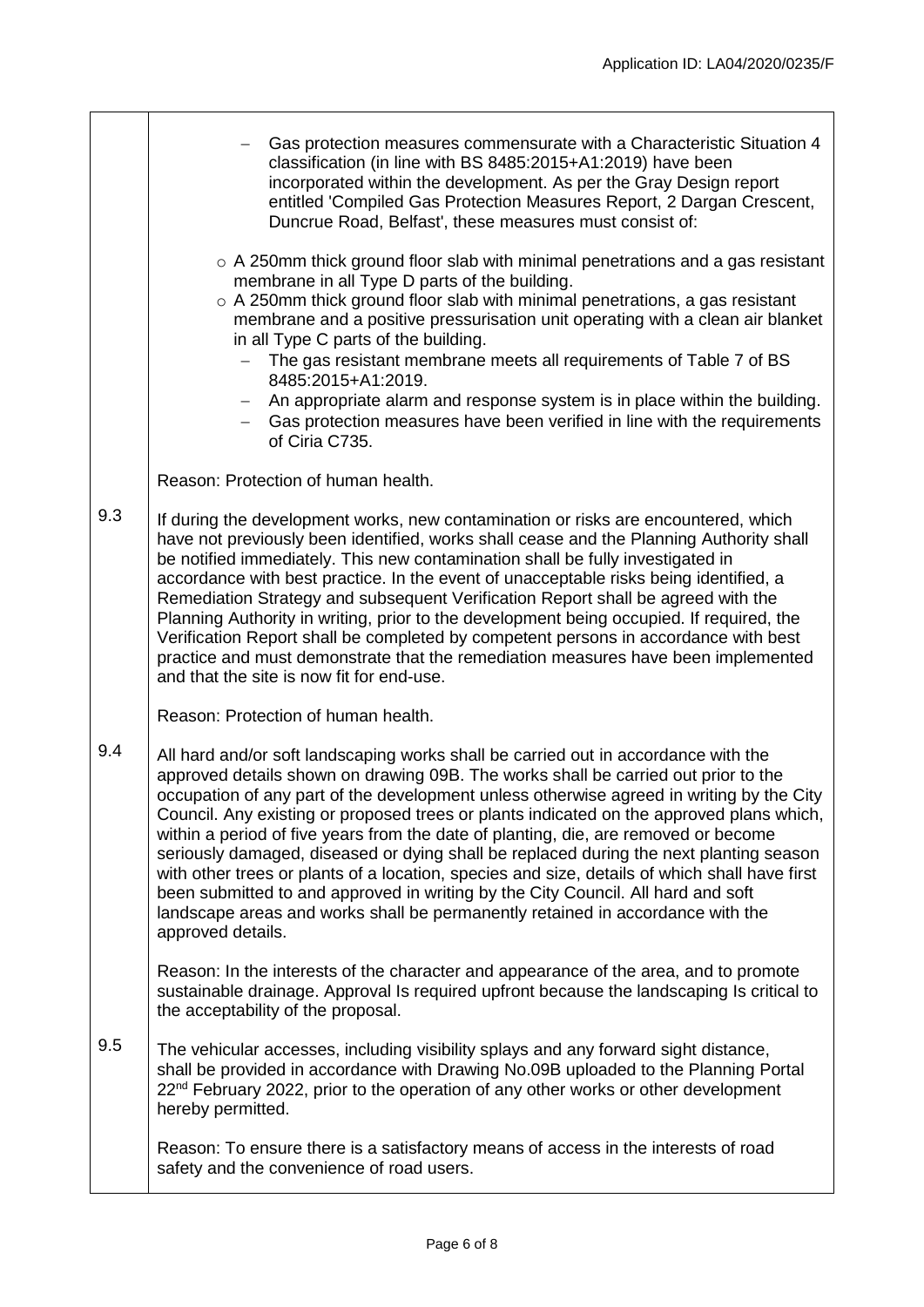| 9.6 | The development hereby permitted shall not become operational until hard surfaced areas            |
|-----|----------------------------------------------------------------------------------------------------|
|     | have been constructed and permanently marked in accordance with Drawing No.09B                     |
|     | uploaded to the Planning Portal 22 <sup>nd</sup> February 2022, to provide for parking and traffic |
|     | circulation within the site. No part of these hard surfaced areas shall be used for any            |
|     | purpose at any time other than for the parking and movement of vehicles in connection              |
|     | with the approved development.                                                                     |
|     |                                                                                                    |

Reason: To ensure adequate provision has been made for parking and traffic circulation within the site.